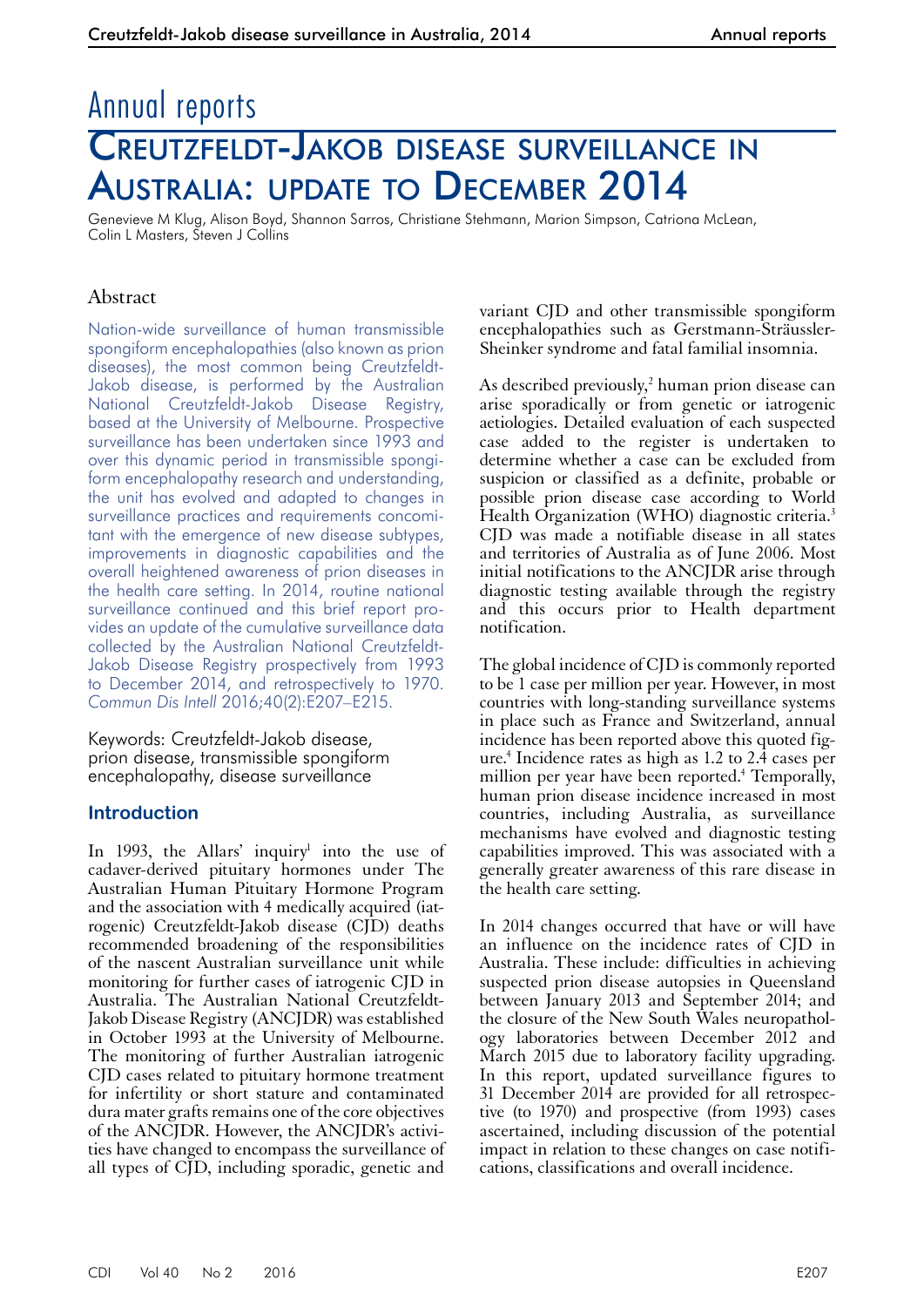# **Methods**

Patients with a suspected human prion disease are prospectively notified to the ANCJDR predominantly through referral for diagnostic cerebrospinal fluid (CSF) 14-3-3 protein detection. Other mechanisms include or have included personal communication with clinicians, families, hospitals and CJD-related groups, health record searches through hospitals or health departments. Once notified to the ANCJDR, referrals are assessed and if the suspicion of prion disease is supported, the case will be added to the register as a formally notified suspected case for continued investigation with the aim of exclusion or classification according to the WHO diagnostic criteria. Investigation of register cases can be prolonged as the ANCJDR requires next-of-kin consent to access and compile the appropriate clinical information from various health information sources for comprehensive evaluation. Response times can vary as the information can be extensive or sources numerous. Medico-demographic questionnaires are offered and forwarded to families if they are willing to contribute, providing valuable information for analysis and evaluation.

The classification of register cases remains as 'incomplete' until all known available information is gathered and reviewed or a definitive result from neuropathological assessment is obtained. Cases may be excluded from the register on the basis of neuropathological examination or after thorough clinical evaluation. A 'definite' classifica- tion requires brain tissue examination, including immunohistochemically and 'probable' and 'pos- sible' cases are reliant on specific clinical profile and diagnostic test outcomes being met as previ-<br>ously described.<sup>3</sup> In this report, the total number of confirmed prion disease cases includes those who have been classified as definite or probable cases during 2014.

In conjunction with the ANCJDR's surveillance responsibilities, the registry provides a diagnostic platform for ante– and post-mortem diagnostic testing for human prion diseases. The testing of CSF for the presence of a family of low molecular weight proteins called '14-3-3' is performed weekly by the ANCJDR. This test, first introduced in 1997, has been readily utilised by the health community and referrals have increased substantially since its introduction to around 400 referrals each year. As described previously, the test provides an increas- ingly larger proportion of initial notifications of suspected human prion disease to the ANCJDR each year. The ANCJDR also facilitates prion protein gene testing as appropriate, and Western blot analysis of tonsil and brain tissue from biopsies or autopsies to supplement immunohistochemical

assessment. The ANCJDR actively promotes these diagnostic tests so that these options are available to clinicians and families to achieve the most accurate diagnosis and classification of persons suspected to have prion disease.

Annual human prion disease incidence rates were calculated using direct age-standardisation, based on the Australian Bureau of Statistics 2000 estimated resident population for Australia and for each state and territory.<sup>5</sup> Population based rates of post-mortem examination in suspected human prion disease were calculated using the Australian Bureau of Statistics 1993–2014 Australia demographic statistics for specific states and territories.6–12 Health information is collected through a combination of public health and surveillance responsibilities, based on the national notification of communicable diseases. ANCJDR surveillance activities for the period reported has been under ethical approval by The University of Melbourne Human Research Ethics Committee.

Statistical analysis (Log-Rank test) was performed using Stata (Intercooled Stata 7, Stata Corporation, College Station, TX).

## **Results**

Seventy-six persons with suspected human prion disease were added to the CJD surveillance register in 2014. Cases were initially notified via a request for the 14-3-3 CSF test (55 cases), personal communication from clinicians (11 cases), hospitals (3 cases), direct health department notifications (2 cases), the CJD Support group network (1 case), a Coronial referral (1 case), family communica- tion (1 case), the Victorian Brain Bank Network (1 case) and the CJD counselling service (1 case). Two of these cases had previously been added to the register and excluded after evaluation. In 2014, these two cases were re-added to the regis- ter after further information was provided by the CJD Support group network and after a request for autopsy. One of these cases has again been excluded from the register after clinical advice, while the other remains under investigation. The proportions of the initial notification sources of the 76 cases are consistent with those in previous years and the overall trends for all register cases (Table 1).

Of the 76 cases that were added to register in 2014, five cases were known to the ANCJDR prior to 2014 via the CSF 14-3-3 protein test (3 cases), the CJD support group network (1 case) and the CJD counselling service (1 case). At the time of initial notification, these 5 cases were not added to the register due to a low level of suspicion of prion disease after assessment. In 2014, the provision of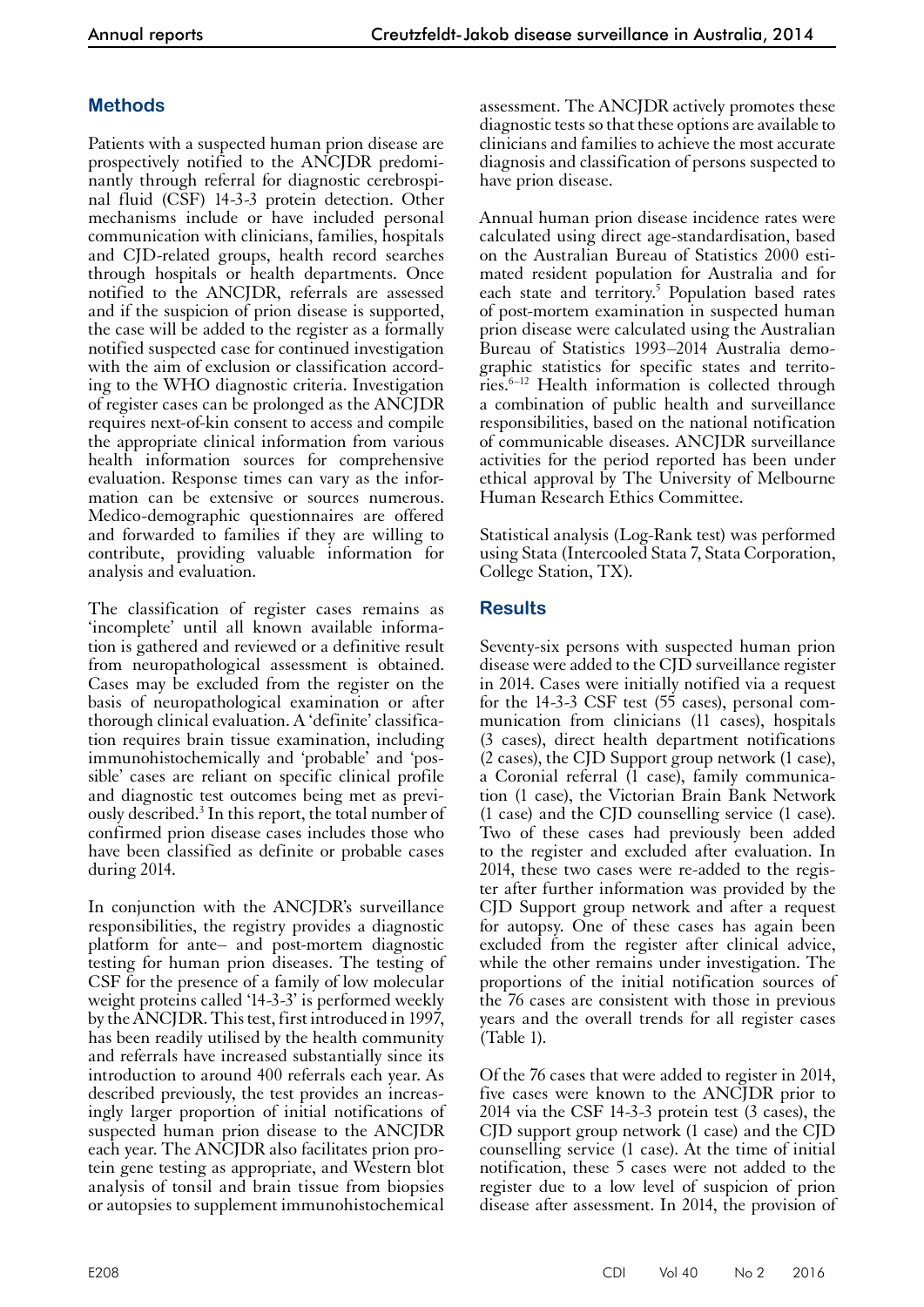|                                                           | Register cases* | <b>Cases removed from</b><br>the register <sup>†</sup> |                |
|-----------------------------------------------------------|-----------------|--------------------------------------------------------|----------------|
| <b>Method</b>                                             | (%)             | $(\bar{\%})$                                           | <b>Overall</b> |
| CSF 14-3-3 protein test request<br>(Since September 1997) | 53.0            | 49.9                                                   | 51.8           |
| <b>Personal communications</b>                            |                 |                                                        |                |
| Neurologists                                              | 13.4            | 12.2                                                   | 13.0           |
| Neurologists (mail-out reply cards)                       | 2.6             | 1.8                                                    | 2.3            |
| Neuropathologists                                         | 7.9             | 8.6                                                    | 8.2            |
| Neuropathologists (mail-out reply cards)                  | 0.6             |                                                        | 0.3            |
| <b>Pituitary Hormones Task Force</b>                      | 1.7             | 3.1                                                    | 2.3            |
| Family                                                    | 3.0             | 2.5                                                    | 2.8            |
| Molecular biologist                                       | 0.1             |                                                        | 0.05           |
| Hospital                                                  | 0.6             | 1.5                                                    | 0.9            |
| Death certificates                                        | 9.4             | 5.5                                                    | 7.8            |
| Hospital and health department searches                   |                 |                                                        |                |
| Hospital medical records                                  | 3.2             | 7.7                                                    | 4.9            |
| Health department search/state morbidity data             | 1.3             | 3.5                                                    | 2.2            |
| Direct health department notification                     | 1.5             | 0.3                                                    | 1.0            |
| <b>CJD Support Group</b>                                  | 0.4             | 0.1                                                    | 0.3            |
| CJD counselling service                                   | 0.3             | 0.4                                                    | 0.3            |
| Combined CSF/genetic test request                         | 0.3             | 0.9                                                    | 0.6            |
| Genetic test request                                      | 0.3             | 1.6                                                    | 0.8            |
| Victorian Brain Bank Network                              | 0.1             | 0.1                                                    | 0.2            |
| Coroner's post-mortem request                             | 0.1             | 0.3                                                    | 0.1            |
| Press                                                     | 0.1             |                                                        | 0.05           |
| UK surveillance unit                                      | 0.1             |                                                        | 0.05           |
| Total                                                     | 100             | 100                                                    | 100            |

## **Table 1: Source of initial notification of suspected prion disease cases ascertained between 1993 and 2014**

Registry cases; includes all cases currently on the register as classified cases or cases still under investigation

† Cases removed by the registry; includes all suspected cases excluded from the register after detailed investigation.

further information increased the likelihood of prion disease resulting in formal notification and addition of the cases to the register. The number of case notifications in 2014 was greater than the previous 2 calendar years where lower than expected numbers were observed (53 cases in 2012 and 52 in 2013). In 2013, it was noted that these lower numbers were most likely a reflection of a more clinically discerning approach adopted by the ANCJDR when adding cases to the register.<sup>13</sup>

Excluding the 5 cases added to the register in 2014 but initially notified prior to this time, the number of new suspected cases notified to the ANCJDR in 2014 was 9% lower (71 cases) than the longterm average annual number based on data from 1993 to  $20\overline{1}4$  (78 cases). This is in sharp contrast to the lower numbers of notifications observed in 2012 and 2013 where 33% to 34% reductions were observed (Figure 1).

## **Figure 1: Prospective notifications of suspected prion disease cases notified to the ANCJDR, 1997 to 2014, by state or territory and year**

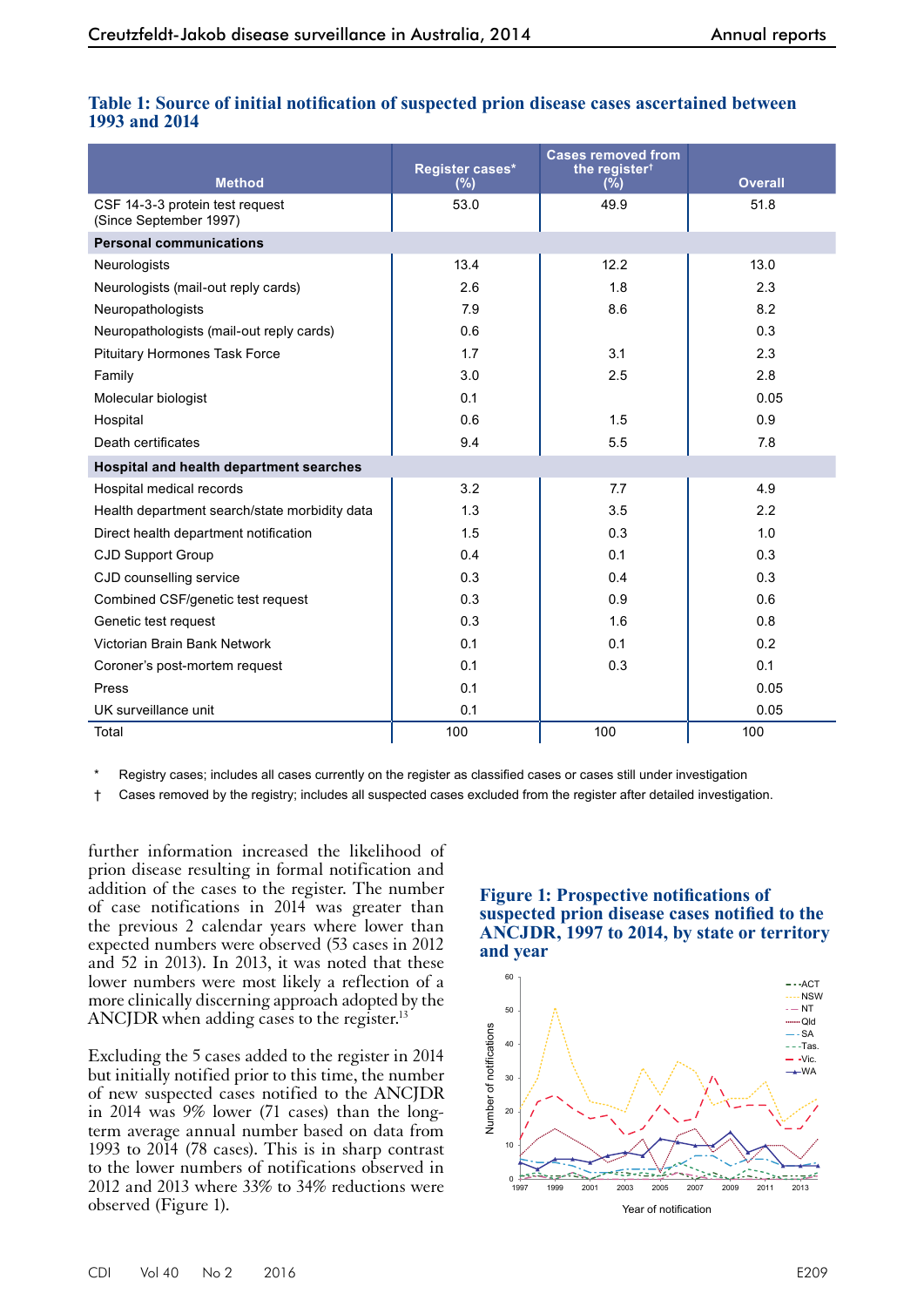By state and territory, there was an increase in the number of suspected case notifications in New South Wales, Queensland, Tasmania and Victoria compared with 2012 and 2013, returning to previously observed levels. The Australian Capital Territory, South Australia and the Northern Territory were unchanged from the previous year. Western Australia continued to have less than half the number of suspected case notifications in 2014 compared with the 1993–2014 long-term average (8 cases per year). This observation was similar to 2012 and 2013. Sizeable relative fluctuations are not surprising with annual CJD notifications given the small absolute case numbers involved. However, it should be noted that since 2009, notifications have been consistently declining in Western Australia. Since 2012, CSF 14-3-3 protein testing referrals from Western Australia have declined and there have been fewer cases within this referral group where the suspicion for prion disease warrants formal addition to the register and therefore case notifications for addition to the register are lower. This is in contrast with previous evidence that elevated CSF referrals correspond with elevated suspected prion disease notifications.<sup>4</sup>

As of 31 December 2014, the majority of the 76 suspected cases added to the register in 2014 were classified as incomplete (59 cases). Nine cases were excluded after detailed clinical follow-up (3 cases) or neuropathological examination (6 cases); 7 cases were classified as definite and 1 as probable prion disease.

Excluding the prion disease-related post-mortem rate in 2014, wherein figures are still provisional, the average proportion of suspected prion disease cases on the register who died between 1993 and 2013 and underwent post-mortem examination is 62%. Over this period, this proportion has steadily increased from an average of 45% during 1993 to 1995 to 71% between 2005 and 2012. This con-<br>trasts with the findings of an Australian health-<br>care setting survey where the national hospital post-mortem rate was 12% in 2002 to 2003.15 The high prion disease-related post-mortem proportion underpins the high and consistent number of confirmed Australian human prion disease cases recorded over the more recent time period and provides confident understanding of the cause of death in suspected cases ultimately determined as non-prion disease. In contrast to the 2005 to 2012 period, the proportion of suspected prion disease case deaths in 2013 where a post-mortem examina- tion was performed declined by 14% and this was a reflection of a reduced number of autopsies being performed and completed in 2013 in New South Wales and Queensland.

Based on the Australian population, the average crude rate of prion disease-related post-mortems between 1993 and 2014 was 1.4 post-mortems per million per year (range, 0.6 to 2.0), which is considerable given prion disease is particularly rare. By state and territory and for the same period, the lowest rates of suspected prion disease postmortems performed annually are in the Australian Capital Territory, Tasmania and the Northern Territory (0.8, 1.0 and 0.9 per million per year, respectively), while the highest rates are in Victoria and New South Wales (1.5 per million per year). Despite the smaller populations in Tasmania, the Northern Territory and the Australian Capital Territory, the post-mortem rates are not substantially lower than the rates of more populous states and provide a level of confidence that suspected case deaths in these states and territories have a similar likelihood of undergoing post-mortem examination. In Queensland, where the suspected prion disease autopsy service was interrupted between January 2013 and September 2014, the post-mortem rate in 2013–2014 was substantially diminished (0.2 and 0.0 post-mortems per million per year respectively) compared with the long-term average for Queensland of 1.2 post-mortems per million per year between 1993 and 2012.

In the more populous states and territories, there has been an overall temporal increase in rates between 1993 and 2014 with the exception of South Australia where rates have been variable over this period (Figure 2a, 2b). In the smaller population regions, this positive trend was also present but less robust due to the considerable variation in the annual rates due to small population sizes and case numbers.

Since 2011, a sustained decrease in the post-mortem examination rate in South Australia and Western Australia was observed. In both states, there were a number of suspected prion disease deaths in 2014 where neuropathological examination is pend-<br>ing. Once finalised, the 2014 post-mortem rate is predicted to return to an expected level but clearly will not change the lower rates in 2012 and 2013. In Queensland, the influence of the interrupted autopsy service is demonstrated in Figure 2a with the sharp decline in the annual rate since 2012.

In New South Wales and Victoria, the respective 2013 post-mortem rates returned closer to levels observed prior to the reduced rates of 2012. While this stabilisation has continued in 2014 in Victoria, the rate in New South Wales has again decreased sharply. This is most likely due to a decrease in the completion of neuropathological analysis of post-mortem tissue as a result of the New South Wales neuropathology laboratory service being temporarily closed, rather than a decrease in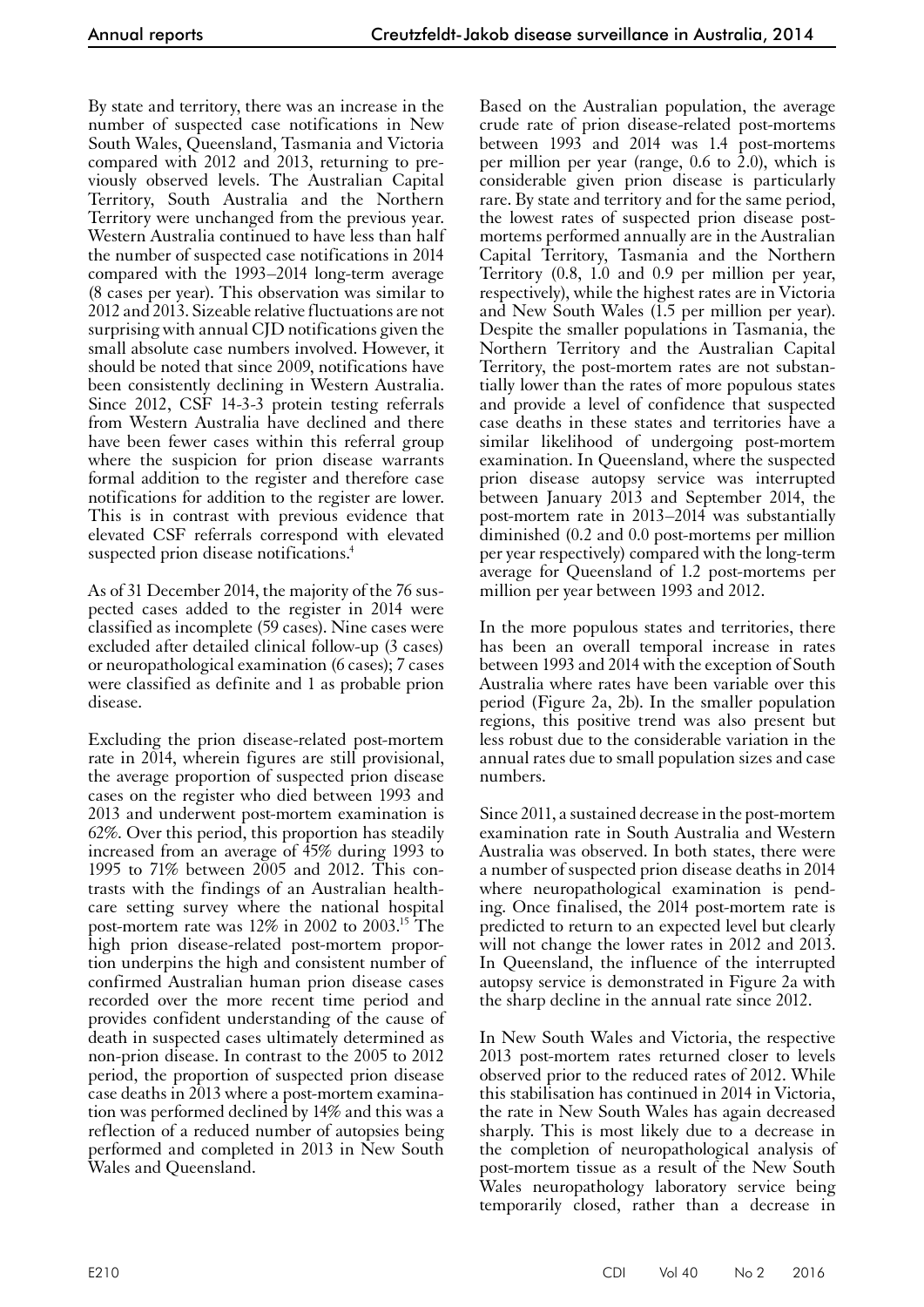post-mortem procedures being performed in New South Wales in 2014. The closure commenced in December 2012 due to the requirement to upgrade the existing neuropathology laboratory facilities. The New South Wales neuropathology service resumed operations in March 2015.

#### **Figure 2a: Rate of post-mortem examination in suspected prion disease case deaths per million population, by state and territory and year**



In total, 11 suspected cases died in New South Wales in 2014 and subsequently underwent a postmortem procedure to remove tissue for analysis. The immunohistochemical analysis of these 11 tissues is currently pending. Once these examinations have been completed, the post-mortem rate in suspected case deaths in New South Wales should return to expected levels in line with previous years.

As of 31 December 2014, there were 1,048 cases on the register with 781 of these being classified as probable or definite prion disease cases. An additional definite iatrogenic case who was treated in Australia, and died in the United Kingdom is included in Table 2. However this case is not classified as an Australian case due to the location at death and is thereby excluded from the overall statistical analysis of Australian prion disease cases. Since the start of surveillance, 678 suspected prion disease cases have been excluded from the register after detailed follow-up, with 17 of these being excluded in 2014 (13 after neuropathological examination).

In 2014, 16 cases were re-classified from incomplete to definite prion disease and 8 cases to probable prion disease. There were no further cases of possible prion disease classified in 2014 and the total number of possible cases remains at 15 of which 14 cases were sporadic and 1 was iatrogenic CJD (Table 2). Of the 251 incomplete cases, 145 are presently alive. In 2014, the total number of incomplete cases under evaluation has increased from the number observed in 2013 (216 cases). Although the higher number of incomplete cases is not unprecedented, it does highlight the imbal- ance of new suspected cases with fully evaluated cases with an outcome. Compared with the longterm average (2004–2013) figures, there have been 17% more cases added to the register but 14% fewer cases confirmed as definite or probable and 26% fewer cases excluded in 2014. In particu- lar, the number of definite case classifications has

#### **Table 2: Classification of Australian National Creutzfeldt-Jakob Disease Register cases, Australia, 1970 to 2014**

| <b>Classification</b> | <b>Sporadic</b> | <b>Familial</b> | latrogenic | <b>Variant CJD</b> | <b>Unclassified</b> | <b>Total</b> |
|-----------------------|-----------------|-----------------|------------|--------------------|---------------------|--------------|
| Definite              | 464             | 49              | $5^*$      |                    |                     | 518          |
| Probable              | 249             | 11              | 4          |                    | 0                   | 264          |
| Possible              | 14              |                 |            | 0                  | 0                   | 15           |
| Incomplete            |                 |                 |            |                    | $251^+$             | 251          |
| Total                 | 727             | 60              | 10         |                    | 251                 | 1,048        |

Includes 1 definite iatrogenic case who received pituitary hormone treatment in Australia but disease onset and death occurred while a resident of the United Kingdom. This case is not included in statistical analysis since morbidity and mortality did not occur within Australia.

† Includes 145 living cases.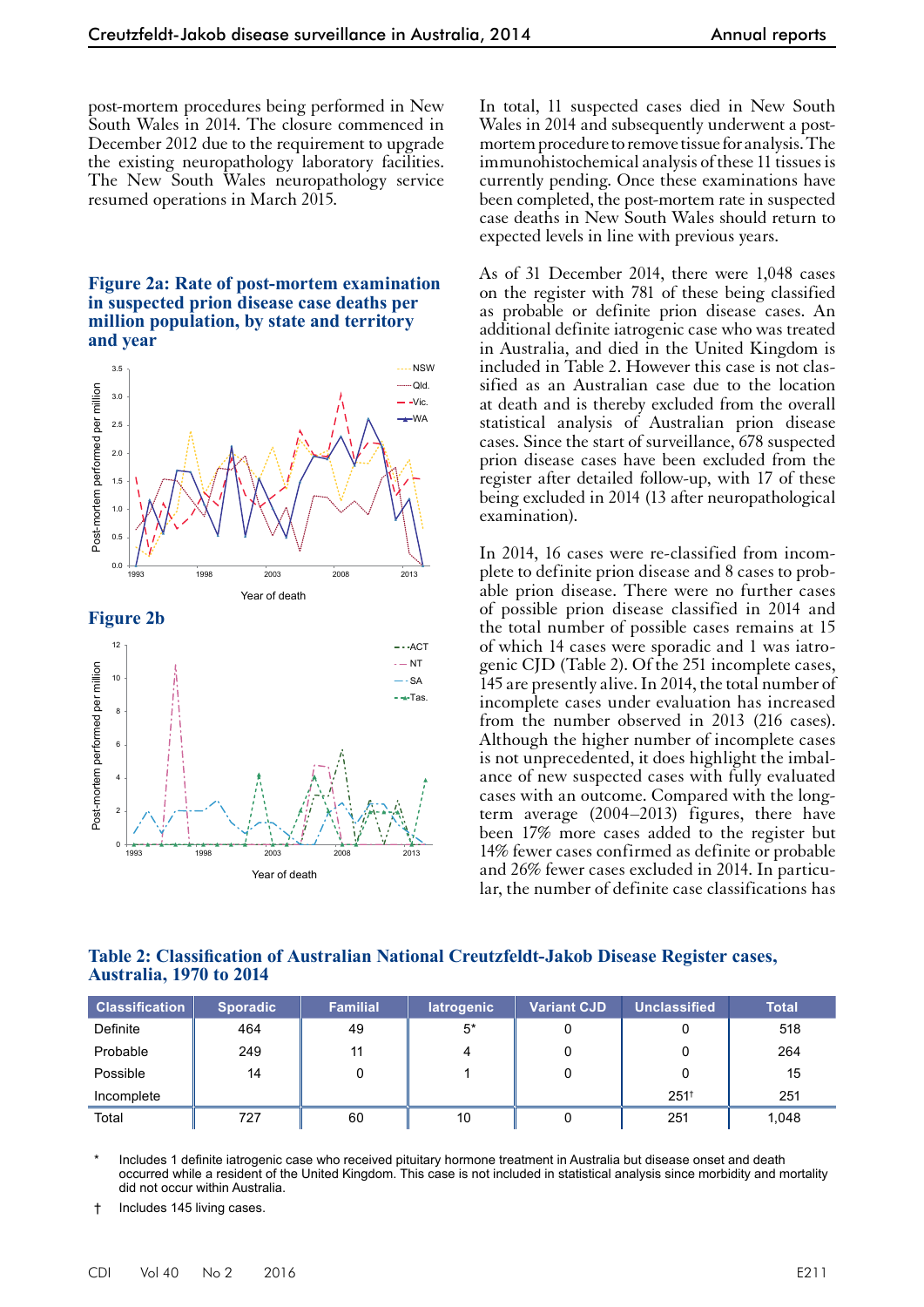continued to decline (30% decrease compared with the 2004–2013 average), whereas the number of probable cases confirmed has been equivalent with the long-term average (2004–2013). Lower levels of classifications and exclusion of suspected cases is in part due to the inflation of the number of cases classified or excluded in 2012 due to concerted efforts by the ANCJDR to classify outstanding cases but also reflects the impact of the suspension and deferral of autopsy services in Queensland and New South Wales respectively during 2013 and 2014.

Age-standardised mortality rates show that the rate of human prion disease mortality in Australia during the period of 1970 to 2014 is generally increasing, with the exception of 2014, where case evaluation is pending for the majority of deaths (Figure 3) and incidence is therefore provisional. In 2014, the age-adjusted mortality rate was 0.4 deaths per million per year and this would be expected to increase after further investigation and classification of incomplete cases. The mean annual age-adjusted mortality rate during the period from 1970 to 2013 was 1.0 death per million (range, 0.1 to 1.8). For the prospective surveillance period of 1993 to 2013, the mean annual rate was 1.3 deaths per million (range, 0.7 to 1.8). By state and territory, the majority of regions in Australia had a mean age-adjusted mortality rate above 1 case per million per year between 1993 and 2013 (range, 1.0 to 1.5). The exceptions were Tasmania and the Northern Territory with 0.6 and 0.7 deaths per million respectively. Restriction of the surveil- lance data to the period between 2003 and 2013 allows comparisons between states and territories

during a time-frame of relatively consistent surveillance practices, diagnostic capabilities and utility with the exception of MRI diagnostics (Table 3). During this period, Tasmania, the Northern Territory and Queensland had lower than expected mean mortality rates, while Western Australia and Victoria had the highest prion disease mortality in Australia.

The proportions of human prion disease aetiologies represented on the register have remained similar to previous years (Figure 4). Previously we

**Figure 3: Number of definite and probable prion disease cases and age-standardised mortality rate\*, Australia, 1970 to 2014, by classification and year**



Age-standardised mortality rates were calculated using the Australian Bureau of Statistics 2000 estimated resident population for Australia

| Year       | 2003 | 2004           | 2005 | 2006           | 2007 | 2008           | 2009 | 2010           | 2011 | 2012           | 2013           | $2014*$        | <b>Total</b> | Mean age-<br>adjusted<br>mortality rate <sup>+</sup><br>(deaths/million/<br>year) |
|------------|------|----------------|------|----------------|------|----------------|------|----------------|------|----------------|----------------|----------------|--------------|-----------------------------------------------------------------------------------|
| <b>ACT</b> |      | 1              |      | 1              |      | $\overline{2}$ |      | 1              |      |                | и              |                | 6            | 1.4                                                                               |
| <b>NSW</b> | 7    | 11             | 10   | 12             | 10   | 6              | 11   | 5              | 14   | 6              | 10             | 3              | 105          | 1.2                                                                               |
| <b>NT</b>  |      |                |      | 2              | 1    |                |      |                |      |                |                |                | 3            | 0.9                                                                               |
| Qld        | 3    |                |      | 7              | 2    | 4              | 4    | $\overline{2}$ | 5    | 6              | 3              |                | 36           | 0.7                                                                               |
| <b>SA</b>  | 1    | 2              | 1    | 1              | 3    | 5              | 2    | 4              | 4    | $\overline{2}$ |                |                | 26           | 1.4                                                                               |
| Tas.       |      |                | 1    | $\overline{2}$ |      |                |      |                |      | 1              |                | $\overline{2}$ | 66           | 0.6                                                                               |
| Vic.       | 9    | 5              | 11   | 10             | 6    | 13             | 9    | 13             | 9    | 12             | 6              | 6              | 109          | 1.7                                                                               |
| <b>WA</b>  | 3    | $\overline{2}$ | 5    | 4              | 6    | 4              | 5    | 4              | 5    | 3              | $\overline{2}$ |                | 43           | 1.7                                                                               |
| Aus.       | 23   | 21             | 28   | 39             | 28   | 34             | 31   | 29             | 37   | 30             | 23             | 11             | 334          | 1.3                                                                               |

## **Table 3: Definite and probable human prion disease deaths and age-adjusted mortality rates, 2003 to 2013, by year and state or territory**

Provisional figures.

† Age-standardised mortality rates (2003–2013) were calculated using the Australian Bureau of Statistics 2000 estimated resident population for Australian states and territories.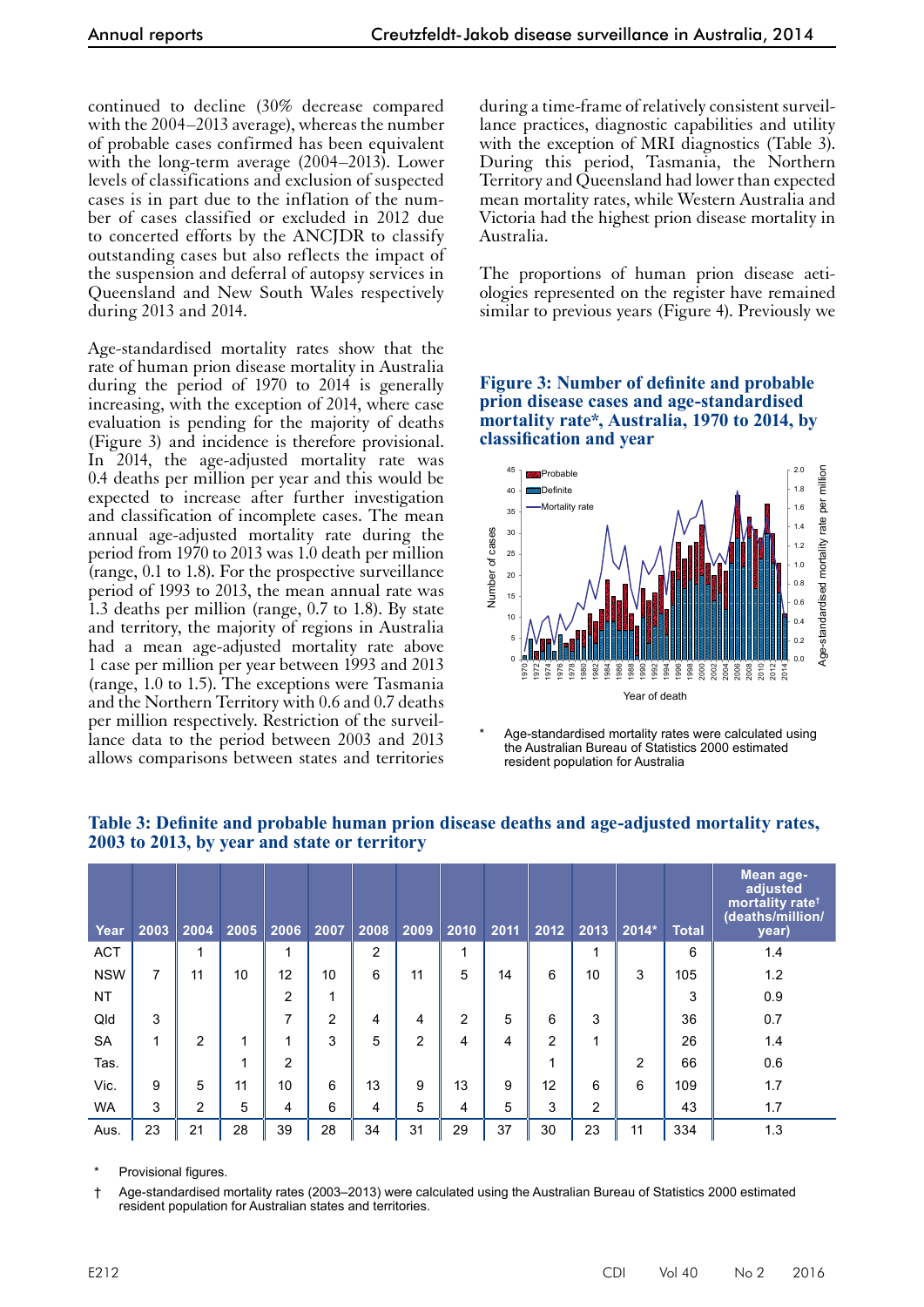reported that the annual number of genetic prion disease cases had declined in recent years<sup>2</sup> although this changed with the classification of 6 confirmed genetic prion disease cases during 2013. In 2014, there were no further cases classified as definite or probable genetic prion disease. Overall, the vast majority of human prion disease cases were sporadic (91%) while genetic and iatrogenic cases represented 8% and 1% respectively of all definite and probable cases.

#### **Figure 4: Definite and probable human prion disease cases, 1970 to 2014, by aetiology and year**



Based on 781 definite and probable human prion disease cases, 53% per cent were female. Similar proportions for gender exist for all human prion disease aetiologies. Median ages at death for the overall case group or by specific aetiology are largely unchanged from the previous reporting period. Sixty-six years is the median age at death for all cases overall and only a single year difference between males (66 years) and females (67 years). For sporadic cases, 67 years is the median age at death both overall and for both males and females. For genetic prion disease, there is a 4 year age difference between males (58 years) and females (62 years) and overall the median age of death from genetic prion disease is 60 years. As there have been no further iatrogenic cases identified since the last reporting period at 31 December 2013, there has been no change to the previously reported median age at death for iatrogenic cases.<sup>2</sup>

Duration of illness is typically short for human prion disease, especially sporadic CJD, with the median length of illness duration for all cases combined being 3.9 months. By aetiology, median duration was found to be 3.5 months for sporadic cases (range, 0.9 to 60 months), 6.3 months for iatrogenic cases (range, 2 to 25 months) and 5.8 months for genetic cases (range, 1.5 to 192 months). Within

6 months of disease onset, 70% of all prion disease cases were deceased. By aetiology, 72% of sporadic, 53% of genetic and 56% of iatrogenic human prion disease were deceased 6 months after the onset of symptoms. Survival is significantly shorter in sporadic CJD than the genetic form  $(P < 0.0001)$ by Log Rank Test).

Between 1 January and 31 December 2014, no variant CJD or further iatrogenic prion disease cases were identified in Australia. The most recent human-derived pituitary gonadotrophin-related CJD death occurred in 1991, while the most recent Lyodura-related CJD death occurred in 2000.

### **Discussion**

In 2014, the number of suspected prion disease notifications returned to levels similar to the long-term average for the 1993 to 2014 surveillance years. This was in contrast to the previous 2 years, when reduced numbers of notifications were attributed to several possible factors including the temporary interruption of the Queensland suspected prion disease autopsy service and changes to the approach to adding cases to the register for investigation by the ANCJDR. However, although these factors were largely unchanged for the majority of 2014, notifications of suspected cases for most jurisdictions (including Queensland) were increased compared with 2012 and 2013, and closer to previous years. This suggests that natural fluctuation strongly contributed to the reduced notifications during 2012 and 2013.

Notifications of suspected cases in Western Australia continued to be lower than expected in 2014, as was observed in 2012 and 2013. As previ- ously discussed, Western Australian health services are relied upon to manage case investigations fol- lowing notifications and manage autopsy referrals. Changes to the functional role of the ANCJDR in Western Australia during these years may limit the ANCJDR's capacity to ascertain the true level of clinical suspicion for CJD, and may have contributed to a reduced number of formal notifications and subsequently, confirmed cases reported by the ANCJDR. A further contributing factor may be the decrease in CSF testing referrals from Western Australia since 2012, particularly in 2014. The ANCJDR will continue working towards improv- ing ascertainment in Western Australia with the Western Australian Department of Health.

The temporary interruption of the Queensland suspected prion disease autopsy service in 2013 and the majority of 2014 has undoubtedly and, as expected, reduced the number of confirmed prion disease cases in that State during this period. A lower population-based post-mortem rate has con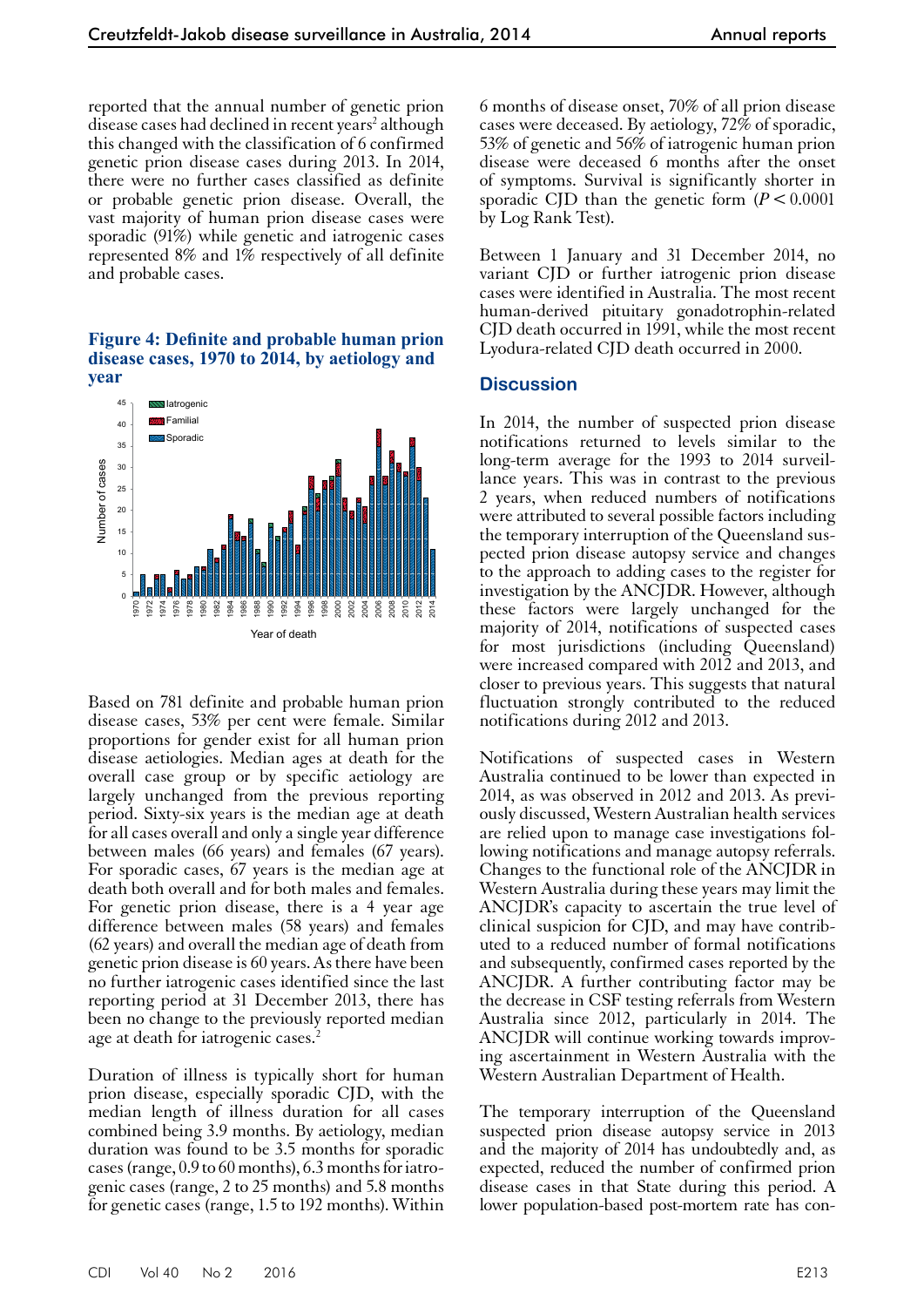tributed to the marked decline in the overall crude numbers and corresponding incidence within these years. Furthermore, this has contributed to an overall lower incidence in Australia in 2013. It would be expected that the finalised 2014 incidence will be similarly influenced. Interestingly, formal case notifications in Queensland returned to expected levels in 2014 after a decline in 2013 and CSF referrals were consistent with previous years, suggesting that the lower Queensland notification number in 2013 was an isolated occurrence rather than a direct consequence of the service interruption.

In New South Wales, the closure of the neuropathology laboratories for refurbishment has extended the time required for reporting, although this appears to have had little effect on formal suspected case notifications and CSF referrals for 14-3-3 testing in 2013 and 2014. Furthermore, incidence has remained consistent with levels prior to the laboratory closure. Post-mortem rates slowed for 2014 as would be expected due to reporting delays. However, it is expected that these figures should improve now that the laboratory is fully operational.

The number of cases classified as definite and probable prion disease in 2014 (24 cases) was equivalent to the number classified in 2013 although lower than the long-term average number classified annually (29 cases) between 2004 and 2013. In comparison with the previous reporting period, fewer definite cases were classified in 2014 as expected due to the reduced autopsy or neuropa- thology services although this was compensated for by a 2-fold increase in probable case classifications. The concerted effort by the ANCJDR to garner as much clinical information on suspected CJD cases that have not had post-mortem examination to try to achieve an accurate clinical diagnosis will be maintained in the future.

With this continued focus and the resumption of routine autopsy and diagnostic neuropathology services in two of the most populous Australian states, it is expected that the surveillance parameters of CSF referrals, formal suspected case notifications with addition to the register, post-mortem examinations and prion disease incidence, should re-align with previous findings.

# **Acknowledgements**

The ANCJDR wishes to thank families, as well as medical practitioners and associated staff for their generous support of Australian CJD surveillance. The ANCJDR also thanks Dr Handan Wand, Dr Matthew Law and Professor John Kaldor (The Kirby Institute at the University of New South Wales) for their expert ad hoc epidemiological and statistical support, as well as the CJD Support Group Network for their assistance in surveillance activities.

# **Author details**

Ms Genevieve M Klug, Research Assistant<sup>1</sup> Ms Alison Boyd, Registry Co-ordinator<sup>1</sup> Ms Shannon Sarros, Research Assistant<sup>2</sup> Dr Christiane Stehmann, Administrative Assistant<sup>2</sup> Dr Marion Simpson, Neurologist<sup>1</sup> Professor Catriona A McLean, Neuropathologist<sup>2,3</sup> Professor Colin L Masters, Director2 Professor Steven J Collins, Director<sup>1</sup>

- 1. Australian National Creutzfeldt-Jakob Disease Registry, Department of Medicine, The University of Melbourne, Victoria
- 2. Australian National Creutzfeldt-Jakob Disease Registry, The Florey institute of Neurosciences and Mental Health, The University of Melbourne, Victoria
- 3. The Alfred Hospital, Department of Anatomical Pathology, Melbourne, Victoria

Corresponding author: Ms Genevieve Klug, Australian National Creutzfeldt-Jakob Disease Registry, Department of Medicine, The University of Melbourne, MELBOURNE VIC 3010. Telephone: +61 3 8344 1949. Facsimile: +61 3 9349 5105. Email: [gmjak@unimelb.edu.au](mailto:gmjak@unimelb.edu.au)

# **References**

- Allars M. Report of the inquiry into the use of pituitary derived hormones in Australia and Creutzfeldt-Jakob disease. Canberra: Australian Government Publishing Service; 1994.
- 2. Klug GM, Boyd A, Zhao T, Stehmann C, Simpson M, McLean CA, et al. [Surveillance for Creutzfeldt-Jakob dis](http://www.ncbi.nlm.nih.gov/pubmed/24168084)[ease in Australia: update to December 2012.](http://www.ncbi.nlm.nih.gov/pubmed/24168084) *Commun Dis Intell* 2013;37(2):E115–E120.
- 3. World Health Organization. WHO manual for surveillance of human transmissible spongiform encephalopathies including variant Creutzfeldt-Jakob disease, 2003. [Online]. Accessed on 24 April 2015. Available from: [http://whqlibdoc.who.int/publica](http://whqlibdoc.who.int/publications/2003/9241545887.pdf)[tions/2003/9241545887.pdf](http://whqlibdoc.who.int/publications/2003/9241545887.pdf)
- 4. Creutzfeldt-Jakob Disease International Surveillance Network. Surveillance data. [Online] Accessed on 24 April 2015. Available from: http://www.eurocjd. ed.ac.uk/surveillance%20data%201.html
- 5. Australian Bureau of Statistics. Population by Age and Sex, Australian States and Territories, June 2000. ABS Cat No. 3201.0; Canberra. Accessed on 24 April 2015. Available from: [http://www.abs.gov.](http://www.abs.gov.au/AUSSTATS/abs@.nsf/DetailsPage/3201.0Jun%202000?OpenDocument) [au/AUSSTATS/abs@.nsf/DetailsPage/3201.0Jun%20](http://www.abs.gov.au/AUSSTATS/abs@.nsf/DetailsPage/3201.0Jun%202000?OpenDocument) [2000?OpenDocument](http://www.abs.gov.au/AUSSTATS/abs@.nsf/DetailsPage/3201.0Jun%202000?OpenDocument)
- 6. Australian Bureau of Statistics. Australian Demographic Statistics. Estimated Resident Population by Single Year of Age, New South Wales Table 51. ABS Cat No. 3101.0; Canberra. Accessed on 24 April 2015. Available from: [http://www.abs.gov.au/AUSSTATS/abs@.nsf/](http://www.abs.gov.au/AUSSTATS/abs@.nsf/DetailsPage/3101.0Jun%202014?OpenDocument) [DetailsPage/3101.0Jun%202014?OpenDocument](http://www.abs.gov.au/AUSSTATS/abs@.nsf/DetailsPage/3101.0Jun%202014?OpenDocument)
- 7. Australian Bureau of Statistics. Australian Demographic Statistics. Estimated Resident Population by Single Year of Age, Victoria Table 52. ABS Cat No. 3101.0; Canberra. Accessed on 24 April 2015. Available from: [http://www.abs.gov.au/AUSSTATS/abs@.nsf/](http://www.abs.gov.au/AUSSTATS/abs@.nsf/DetailsPage/3101.0Jun%202014?OpenDocument) [DetailsPage/3101.0Jun%202014?OpenDocument](http://www.abs.gov.au/AUSSTATS/abs@.nsf/DetailsPage/3101.0Jun%202014?OpenDocument)